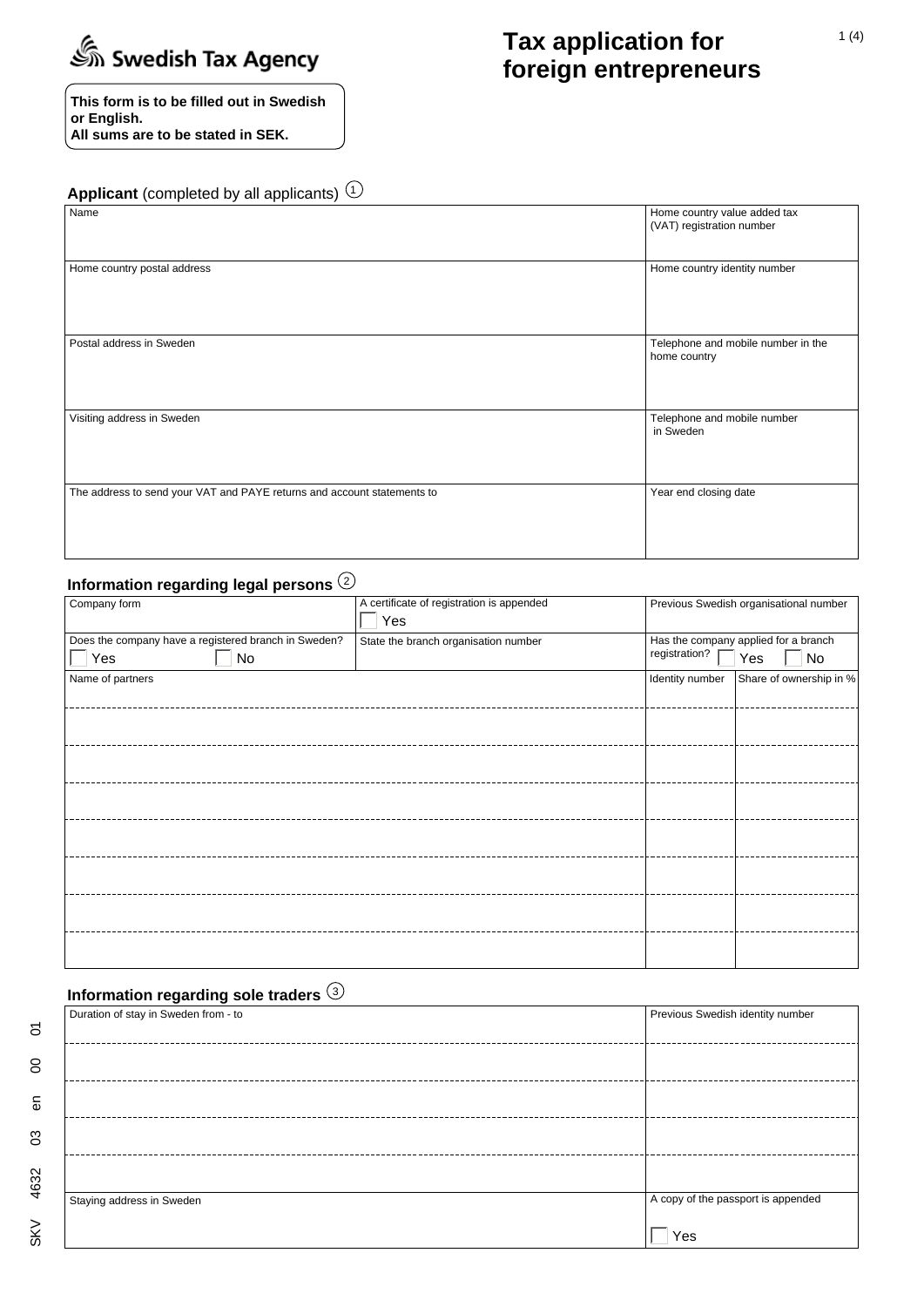|                                          | Description of the business operations in Sweden (To be completed by all applicants. |  |
|------------------------------------------|--------------------------------------------------------------------------------------|--|
|                                          |                                                                                      |  |
| All questions are to be answered.) $(4)$ |                                                                                      |  |

| All questions are to be answered.) $(4)$                                      |                                                                                                       |                                        |                         |                                                                        |                                             |
|-------------------------------------------------------------------------------|-------------------------------------------------------------------------------------------------------|----------------------------------------|-------------------------|------------------------------------------------------------------------|---------------------------------------------|
| Business operation 1                                                          |                                                                                                       |                                        |                         |                                                                        | Share of total busi-                        |
|                                                                               |                                                                                                       |                                        |                         |                                                                        | ness operations (%)                         |
|                                                                               |                                                                                                       |                                        |                         |                                                                        |                                             |
|                                                                               |                                                                                                       |                                        |                         |                                                                        |                                             |
|                                                                               |                                                                                                       |                                        |                         |                                                                        |                                             |
|                                                                               |                                                                                                       |                                        |                         |                                                                        |                                             |
|                                                                               |                                                                                                       |                                        |                         |                                                                        |                                             |
|                                                                               |                                                                                                       |                                        |                         |                                                                        |                                             |
|                                                                               |                                                                                                       |                                        |                         |                                                                        |                                             |
|                                                                               |                                                                                                       |                                        |                         |                                                                        |                                             |
| <b>Business operation 2</b>                                                   |                                                                                                       |                                        |                         |                                                                        | Share of total busi-                        |
|                                                                               |                                                                                                       |                                        |                         |                                                                        | ness operations (%)                         |
|                                                                               |                                                                                                       |                                        |                         |                                                                        |                                             |
|                                                                               |                                                                                                       |                                        |                         |                                                                        |                                             |
|                                                                               |                                                                                                       |                                        |                         |                                                                        |                                             |
|                                                                               |                                                                                                       |                                        |                         |                                                                        |                                             |
|                                                                               |                                                                                                       |                                        |                         |                                                                        |                                             |
|                                                                               |                                                                                                       |                                        |                         |                                                                        |                                             |
|                                                                               |                                                                                                       |                                        |                         |                                                                        |                                             |
|                                                                               |                                                                                                       |                                        |                         |                                                                        |                                             |
|                                                                               |                                                                                                       |                                        |                         |                                                                        |                                             |
| <b>Business operation 3</b>                                                   |                                                                                                       |                                        |                         |                                                                        | Share of total busi-<br>ness operations (%) |
|                                                                               |                                                                                                       |                                        |                         |                                                                        |                                             |
|                                                                               |                                                                                                       |                                        |                         |                                                                        |                                             |
|                                                                               |                                                                                                       |                                        |                         |                                                                        |                                             |
|                                                                               |                                                                                                       |                                        |                         |                                                                        |                                             |
|                                                                               |                                                                                                       |                                        |                         |                                                                        |                                             |
|                                                                               |                                                                                                       |                                        |                         |                                                                        |                                             |
|                                                                               |                                                                                                       |                                        |                         |                                                                        |                                             |
|                                                                               |                                                                                                       |                                        |                         |                                                                        |                                             |
|                                                                               |                                                                                                       |                                        |                         |                                                                        |                                             |
| From where are the business operations in Sweden conducted?                   |                                                                                                       |                                        |                         |                                                                        |                                             |
| Office<br>Employees residence                                                 | Customers premises                                                                                    | Other permanent place                  |                         |                                                                        | Non permanent place                         |
| Describe the place                                                            |                                                                                                       |                                        |                         |                                                                        |                                             |
|                                                                               |                                                                                                       |                                        |                         |                                                                        |                                             |
| Address to the place                                                          |                                                                                                       |                                        |                         |                                                                        |                                             |
|                                                                               |                                                                                                       |                                        |                         |                                                                        |                                             |
| Where is the staff managment or other management located?                     |                                                                                                       |                                        |                         |                                                                        |                                             |
| Staff management                                                              |                                                                                                       | Other management                       |                         |                                                                        |                                             |
|                                                                               |                                                                                                       |                                        |                         |                                                                        |                                             |
|                                                                               |                                                                                                       |                                        |                         |                                                                        |                                             |
| Does the enterprise have an agent or representative in Sweden that habitually |                                                                                                       |                                        |                         | If yes, please append a copy of any authorising document(s)            |                                             |
| excercises an authority to conclude contracts in the name of the enterprise?  |                                                                                                       |                                        |                         |                                                                        |                                             |
|                                                                               |                                                                                                       |                                        |                         |                                                                        |                                             |
| Yes                                                                           | <b>No</b>                                                                                             | Yes                                    |                         | No                                                                     |                                             |
| From where are the goods or services marketed?                                |                                                                                                       | services entered into or administered? |                         | From where are the sale and purchase agreements regarding the goods or |                                             |
|                                                                               |                                                                                                       |                                        |                         |                                                                        |                                             |
|                                                                               |                                                                                                       |                                        |                         |                                                                        |                                             |
|                                                                               |                                                                                                       |                                        |                         |                                                                        |                                             |
| Goods or services are sold in Sweden to                                       |                                                                                                       | enterprises in Sweden that are not     |                         |                                                                        |                                             |
| enterprises in Sweden that are registered for VAT                             |                                                                                                       | registered for VAT                     |                         | non-businesses                                                         |                                             |
| Goods sold in Sweden are delivered to customers from                          |                                                                                                       |                                        |                         |                                                                        | from a country outside of                   |
| warehouse in Sweden                                                           | other place in Sweden                                                                                 |                                        | from another EU-country | the EU                                                                 |                                             |
| Possession of real property located                                           | Name of real estate                                                                                   |                                        | Municipality            |                                                                        |                                             |
| in Sweden                                                                     |                                                                                                       |                                        |                         |                                                                        |                                             |
| No<br>Yes                                                                     |                                                                                                       |                                        |                         |                                                                        |                                             |
|                                                                               |                                                                                                       |                                        |                         |                                                                        |                                             |
|                                                                               | Describe the work conducted by the employees and their authorities to act on behalf of the enterprise |                                        |                         |                                                                        |                                             |
|                                                                               |                                                                                                       |                                        |                         |                                                                        |                                             |
|                                                                               |                                                                                                       |                                        |                         |                                                                        |                                             |
|                                                                               |                                                                                                       |                                        |                         |                                                                        |                                             |
|                                                                               |                                                                                                       |                                        |                         |                                                                        |                                             |
|                                                                               |                                                                                                       |                                        |                         |                                                                        |                                             |
|                                                                               |                                                                                                       |                                        |                         |                                                                        |                                             |
|                                                                               |                                                                                                       |                                        |                         |                                                                        |                                             |
|                                                                               |                                                                                                       |                                        |                         |                                                                        |                                             |
|                                                                               |                                                                                                       |                                        |                         |                                                                        |                                             |
|                                                                               |                                                                                                       |                                        |                         |                                                                        |                                             |

 $\overline{\text{c}}$ 

SKV 4632

 $\overline{\overline{6}}$ 

 $\overline{5}$ 

 $\infty$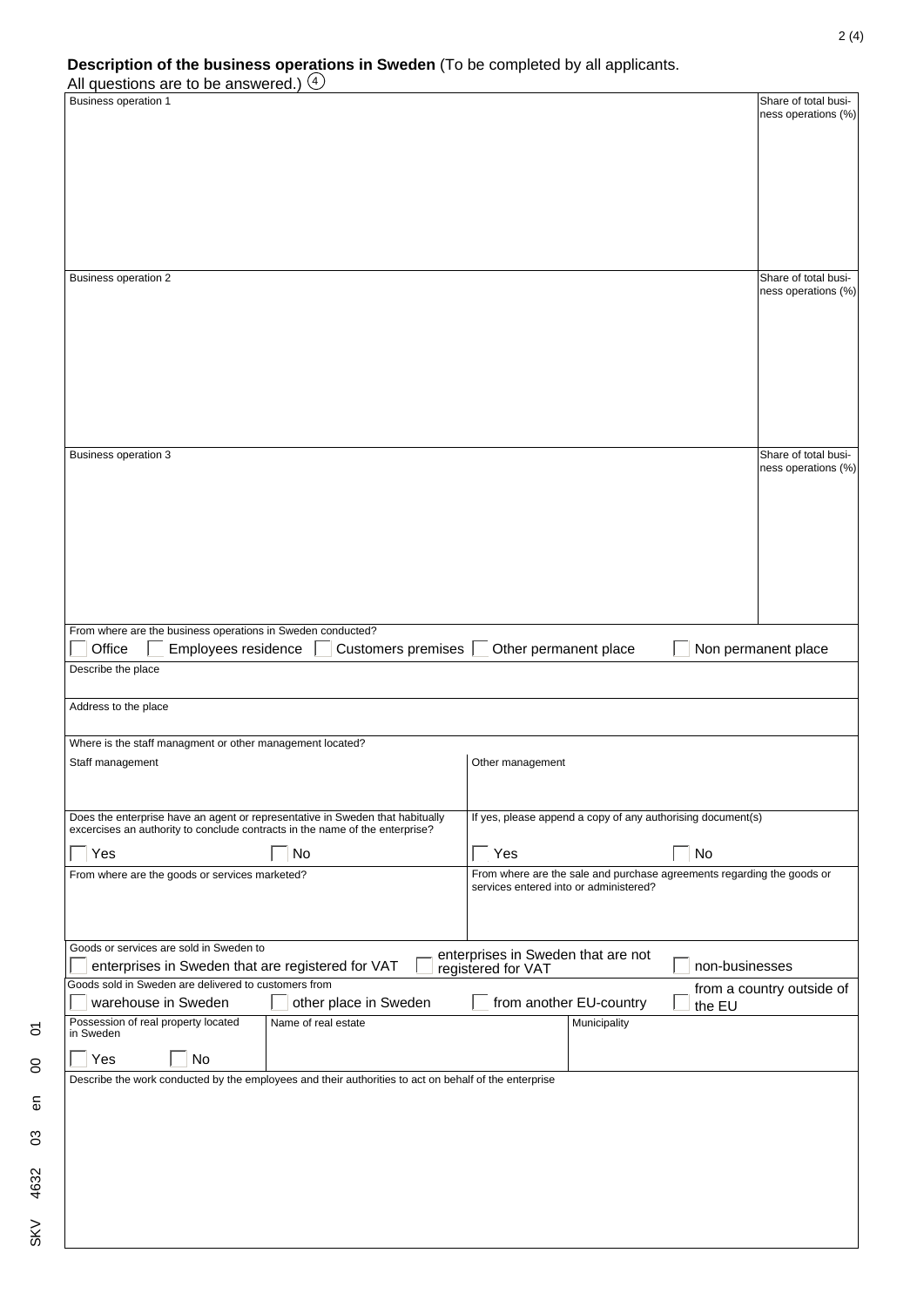#### **Describe the business operations in Sweden** (To be completed by natural persons

| offering services in Sweden as sole traders etc.) (5) |  |  |  |  |  |  |  |  |
|-------------------------------------------------------|--|--|--|--|--|--|--|--|
|-------------------------------------------------------|--|--|--|--|--|--|--|--|

 $\overline{\text{c}}$ 

4632

SKV

 $\overline{5}$ 

 $\overline{S}$ 

Describe the nature of the business operations and the customers you intend to offer services to

| Are the business operations also being conducted in the home country?<br>If Yes, please append a certificate of registration |  |
|------------------------------------------------------------------------------------------------------------------------------|--|
|                                                                                                                              |  |
| No<br>.No<br>≚es<br>Yes                                                                                                      |  |

# **Information on principals in Sweden** (To be completed by building and construction enterprises) 6

| During what periods of time is the work being conducted                         |                                                       |
|---------------------------------------------------------------------------------|-------------------------------------------------------|
|                                                                                 |                                                       |
|                                                                                 |                                                       |
|                                                                                 |                                                       |
|                                                                                 |                                                       |
|                                                                                 |                                                       |
| Which customers does the enterprise have?                                       |                                                       |
| Only other construction enterprises                                             | Other VAT registered enterprises                      |
| Non VAT registered customers                                                    | Other customers                                       |
| Transfer of goods from another EU-country                                       | Does the company hire subcontractors in Sweden?       |
| Yes<br>No                                                                       | Yes<br>No                                             |
|                                                                                 |                                                       |
| Information for approval for Swedish F-tax $\left\langle U\right\rangle$        |                                                       |
| A certificate that the company has no tax debts in the home country is appended | The enterprise applies for approval for Swedish F-tax |
| No<br>Yes                                                                       | Yes<br>No                                             |
| Information for VAT registration in Sweden (8)                                  |                                                       |
| The VAT registration is due to the enterprise being                             |                                                       |

| The VAT registration is due to the enterprise being                                                                                                                   |                                                                     |  |  |  |  |
|-----------------------------------------------------------------------------------------------------------------------------------------------------------------------|---------------------------------------------------------------------|--|--|--|--|
| An enterprise with a fixed establishment in Sweden                                                                                                                    |                                                                     |  |  |  |  |
|                                                                                                                                                                       | A foreign enterprise that is required to register for VAT in Sweden |  |  |  |  |
| A foreign enterprise that voluntarily chooses to be taxable for sales to VAT registered buyers in Sweden                                                              |                                                                     |  |  |  |  |
| A foreign enterprise that is not taxable for VAT in Sweden but is to register for VAT only to submit<br>information regarding the transfer of goods                   |                                                                     |  |  |  |  |
| A foreign enterprise that only has distance sales of goods to consumers in Sweden                                                                                     |                                                                     |  |  |  |  |
| Please state the nature of the business activities the liability for VAT is mainly in reference to                                                                    |                                                                     |  |  |  |  |
|                                                                                                                                                                       |                                                                     |  |  |  |  |
| Registration only for<br>the right of repayment<br>of VAT in Sweden                                                                                                   |                                                                     |  |  |  |  |
| Start date for the business operations that are subject to VAT                                                                                                        | Estimated final date of business operations                         |  |  |  |  |
| Estimated yearly sales subject to VAT (not reverse charge acquisitions nor import)                                                                                    | Estimated sales that do not give a right to deduct input VAT        |  |  |  |  |
| <b>Choose accounting period</b>                                                                                                                                       | Accounting date (stated when using a monthly accounting period)     |  |  |  |  |
| One month (monthly)<br>Three months                                                                                                                                   | The 26th of the month after the fiscal month                        |  |  |  |  |
| The 12th of the second month after the fiscal month<br>One year                                                                                                       |                                                                     |  |  |  |  |
| The enterprise plans to export goods or services from Sweden (non intra EU)<br>Power of attorney (form SKV 5703) for a VAT<br>Yes<br>No<br>representative is appended |                                                                     |  |  |  |  |
| The enterprise applies for Swedish VAT registration                                                                                                                   |                                                                     |  |  |  |  |